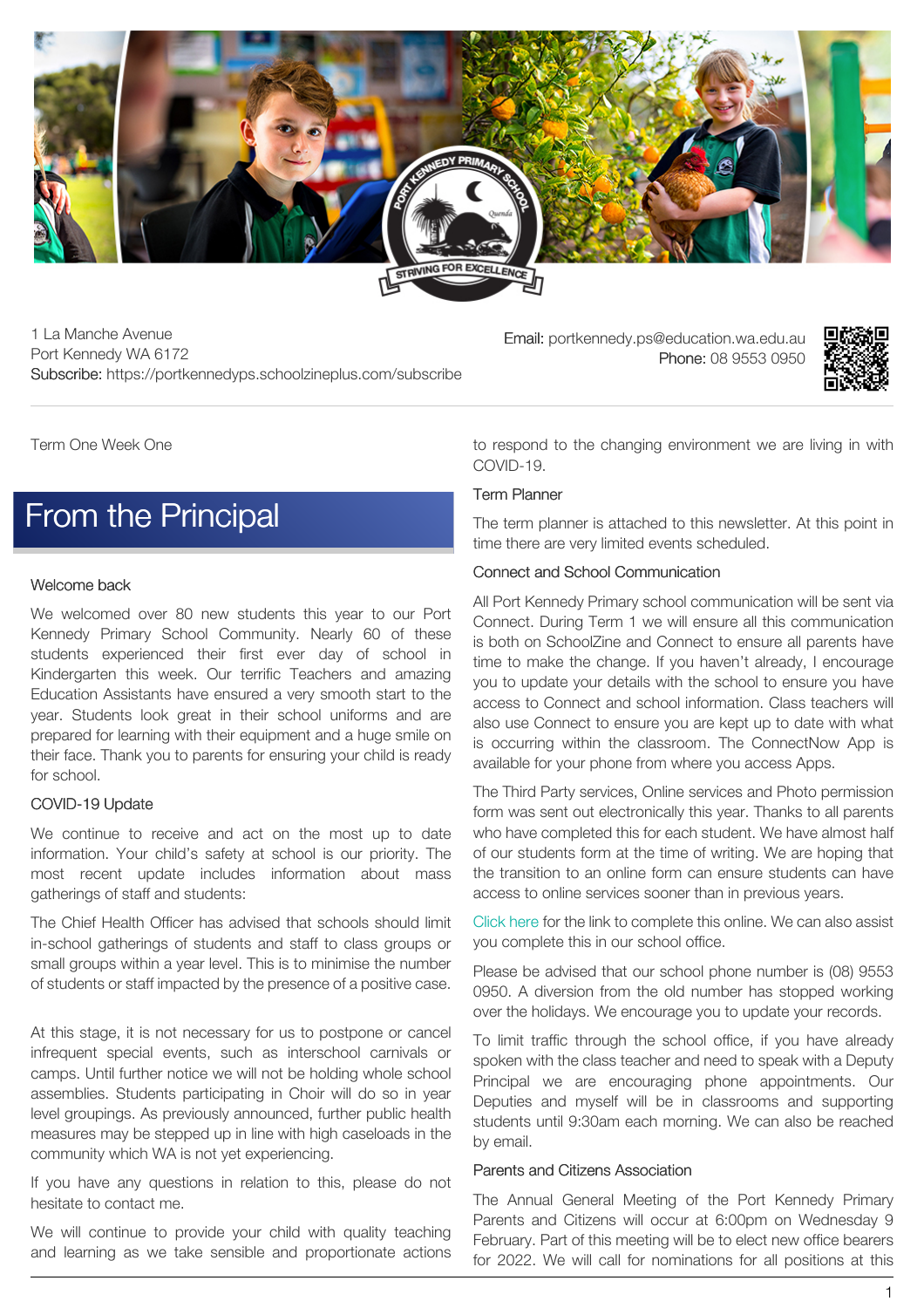meeting. We look forward to seeing you then as it is a great way to be involved in our terrific school.

In other P&C news, unfortunately, due to the unpredictably around future COVID restrictions, the decision has been made to cancel the School Fair for this year.

Thanks again for a terrific start to the year.

Dane Franklin

Principal

.

### [Term One Planner](https://portkennedyps.schoolzineplus.com/newsletter/article/385?skin=1)

[https://portkennedyps.schoolzineplus.com/\\_file/media/975/](https://portkennedyps.schoolzineplus.com/_file/media/975/term_one_planner_2022_parents.pdf) term\_one\_planner\_2022\_parents.pdf

### [Traffic Wardens Required](https://portkennedyps.schoolzineplus.com/newsletter/article/383?skin=1)

Due to so many Traffic Wardens retiring this year, we are looking to recruit. If any Parents/Grandparents are interested in becoming a Traffic Warden they can contact the Children's Crossings Unit direct on 6274 8731. An application pack can be sent to them. If they are successful in applying for the position and pass their training, they can be placed at a crossing. It is also a paid position which does not affect a pension too much if employment is taken up. It would be highly recommended that any potential candidate on a pension contact Centrelink to have a chat. The current pay rate is around \$25.58 per hour - two hours per day/five days per week.

To become a Traffic Warden, we require the applicant have access to email, a full driver's license with access to a vehicle and be able to work the full 10 shifts per week - one hour in the morning and one hour in the afternoon. Any applicant signed up in this manner, who is a part of the school community, must reside within a 10km radius of their crossing/school.

Once the application has been submitted, it will commence the application process which involves a background check through WA Police Force Personal Security Vetting Unit. If they are supported they will be sent a medical assessment to take to their doctor which will need to be paid for by the applicant and reimbursed by the Children's Crossings Unit - up to \$70.00. Once they have passed the medical assessment they will be invited to attend State Traffic Operations in Midland for a training day which will last for about  $4 - 5$  hours.

# [PKPS Canteen Menu - 2022](https://portkennedyps.schoolzineplus.com/newsletter/article/380?skin=1)

| <b>ROC</b><br>\$1.00<br>\$1.00 | <b>Everyday Lunches</b><br><b>Daily Specials</b><br>Mac & Cheese<br>\$5.00<br>Wednesday<br>Butter Chicken & Rice (GF)<br>\$5.00 |                                                                                                                                                                                                                                      |
|--------------------------------|---------------------------------------------------------------------------------------------------------------------------------|--------------------------------------------------------------------------------------------------------------------------------------------------------------------------------------------------------------------------------------|
|                                |                                                                                                                                 |                                                                                                                                                                                                                                      |
|                                |                                                                                                                                 | Hot Dog with tomato sauce<br>\$3.50                                                                                                                                                                                                  |
|                                | Teriyaki Vege Stir Fry with noodles \$5.00                                                                                      | Chicken Nuggets x 5 (school approved)<br>\$5.00                                                                                                                                                                                      |
| \$1.00                         | Ham & Cheese Pizza Melt<br>\$4.00<br><b>Thursday</b>                                                                            |                                                                                                                                                                                                                                      |
| \$1.00                         | Ham & Cheese Toastie<br>54.00                                                                                                   | Chicken Tender Salad Sub*<br>\$5.00                                                                                                                                                                                                  |
| \$1.00                         | Cheese & Tomato Toastie<br>\$3.50<br>Ham Salad Sub*                                                                             | \$4.50                                                                                                                                                                                                                               |
| \$1.00                         | Chicken Tender Salad Tray*<br>\$4.50                                                                                            | \$4.50<br>Egg Mayo & Lettuce Sub                                                                                                                                                                                                     |
| \$1.50                         | Egg Mayo Salad Tray (GF)*<br>\$4.00                                                                                             | *Salad includes lettuce, tomato, cucumber & carrot                                                                                                                                                                                   |
|                                | *Salad includes lettuce, tomato, cucumber & carrot<br>Friday                                                                    |                                                                                                                                                                                                                                      |
| \$1.50                         | Mrs Macs Lite Sausage                                                                                                           | \$4.00                                                                                                                                                                                                                               |
|                                | Packs<br>Mrs Macs Lite Beef Pie                                                                                                 | \$4.50                                                                                                                                                                                                                               |
|                                | (all packs come with pikelets, fruit & vege sticks)                                                                             |                                                                                                                                                                                                                                      |
|                                | <b>Drinks</b>                                                                                                                   |                                                                                                                                                                                                                                      |
|                                | Water (600ml)                                                                                                                   | \$1.50                                                                                                                                                                                                                               |
| \$1.50                         |                                                                                                                                 | Juice Box - Apple, Tropical or Apple & Blackcurrant<br>\$2.00                                                                                                                                                                        |
|                                |                                                                                                                                 | Juice Bombs - various flavours<br>\$3.50                                                                                                                                                                                             |
| \$1.50                         |                                                                                                                                 | Brownes Flavoured Milk (300ml)<br>\$3.00                                                                                                                                                                                             |
| \$1.50                         |                                                                                                                                 | Choc, Banana, Strawberry, Choc Yogo                                                                                                                                                                                                  |
| \$1.50                         | Plain Milk (225ml)                                                                                                              | \$2.00                                                                                                                                                                                                                               |
| \$2.00                         | Sipahh Straw                                                                                                                    | \$1.00                                                                                                                                                                                                                               |
|                                | \$1.50<br>\$1.50<br>\$1.50<br>\$1.50<br>\$1.50                                                                                  | <b>Chicken Nugget Pack</b><br>\$8.00<br>\$8.00<br><b>Hot Dog Pack &amp; Water</b><br>Pizza Pack & Water<br>\$8.00<br><b>Extras</b><br><b>Tomato sauce</b><br>S0c.<br>Mustard<br>50c<br>Mayo<br>50c<br>Sliced tomato or onions<br>50c |

## [Uniform Price List](https://portkennedyps.schoolzineplus.com/newsletter/article/384?skin=1)

[https://portkennedyps.schoolzineplus.com/\\_file/media/973/](https://portkennedyps.schoolzineplus.com/_file/media/973/uniform_order_form_updated_jan_2022.pdf) uniform\_order\_form\_updated\_jan\_2022.pdf

### [P&C Fete Cancelled](https://portkennedyps.schoolzineplus.com/newsletter/article/381?skin=1)